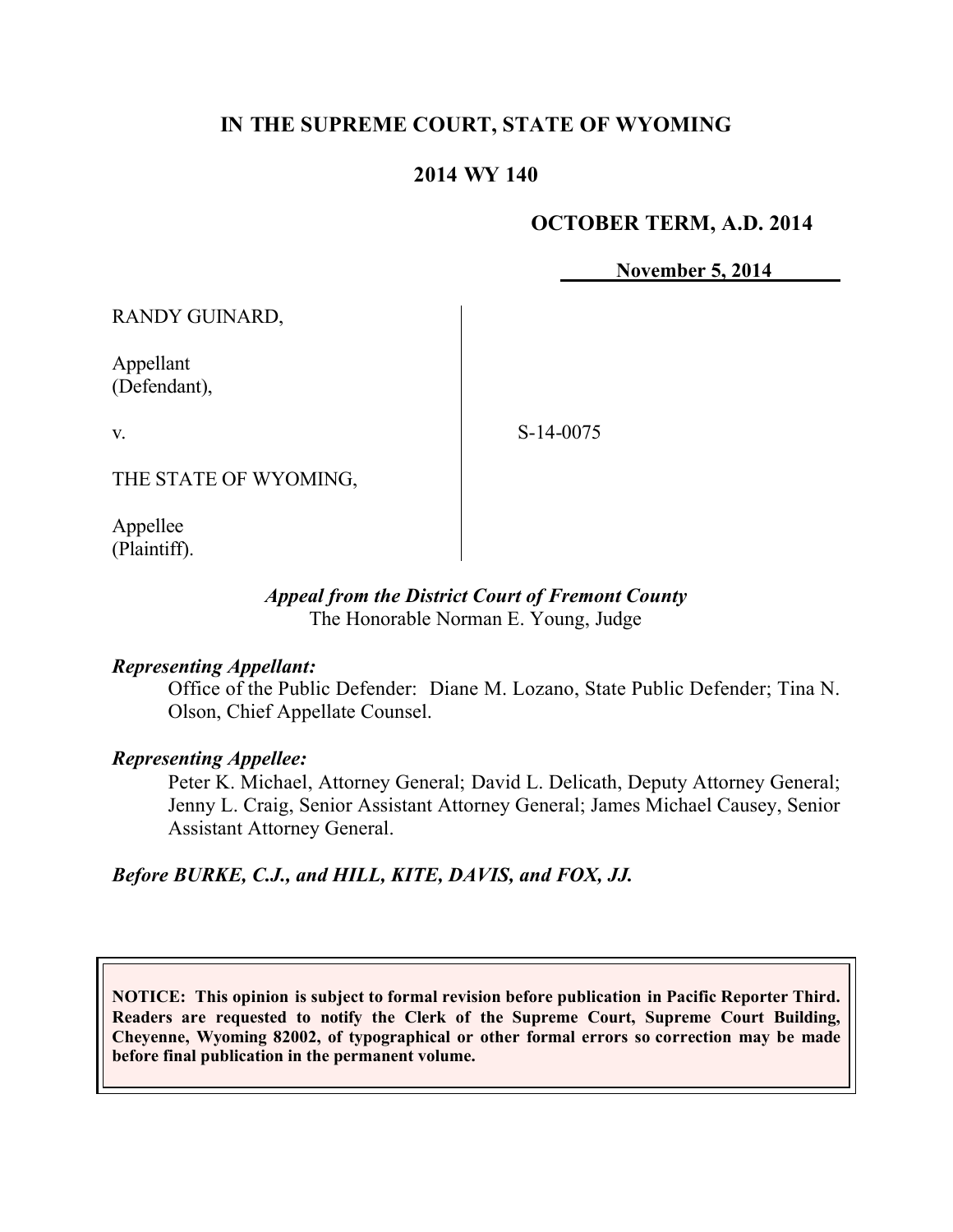## **KITE, Justice.**

[¶1] Randy Guinard pleaded guilty to three counts of larceny. As part of a plea agreement, he agreed to pay restitution in amounts to be determined by the district court. After a hearing, the district court ordered Mr. Guinard to pay specified amounts to several of the victims of his larceny offenses. Mr. Guinard appeals, claiming the district court abused its discretion in awarding the amount it did to one victim and awarding restitution at all to another victim. We affirm the district court's order awarding restitution with the exception of two minor recalculations and remand for an amended order reflecting those recalculations.

### **ISSUE**

[¶2] The issue for our determination is whether the district court abused its discretion in awarding restitution to Range Drilling and awarding \$679.50 to Toni Coons.

### **FACTS**

[¶3] The Fremont County Attorney's Office charged Mr. Guinard on February 1, 2013, with three counts of larceny, one count of larceny by bailee and one count of burglary. The charges stemmed from the disappearance of drilling pipe, a well motor and a transformer belonging to Range Drilling. In a separate case, the county attorney's office charged Mr. Guinard with one count of larceny stemming from the disappearance of pipe from Richardson Operating Co. and one count of larceny by bailee for selling brass belonging to Toni and Thomas Coons.

[¶4] Mr. Guinard entered into a plea agreement with the county attorney in which he agreed to plead guilty to two counts of felony larceny and one count of misdemeanor larceny in exchange for dismissal of the remaining charges. The parties also agreed that Mr. Guinard would be sentenced to consecutive three to five year terms on the felony convictions, which sentences would be suspended in favor of three years of probation, and 180 days on the misdemeanor conviction. The plea agreement further provided:

> [Mr. Guinard] shall pay restitution on all Counts originally charged. [He] shall pay restitution in amounts deemed appropriate by the Court to Richardson Operating Company, Range Drilling, Mill Creek Metal, Ward's Iron and Toni and Thomas Coons.

> [Mr. Guinard] shall also pay restitution to the Wind River Casino in the amount of \$5,000.00.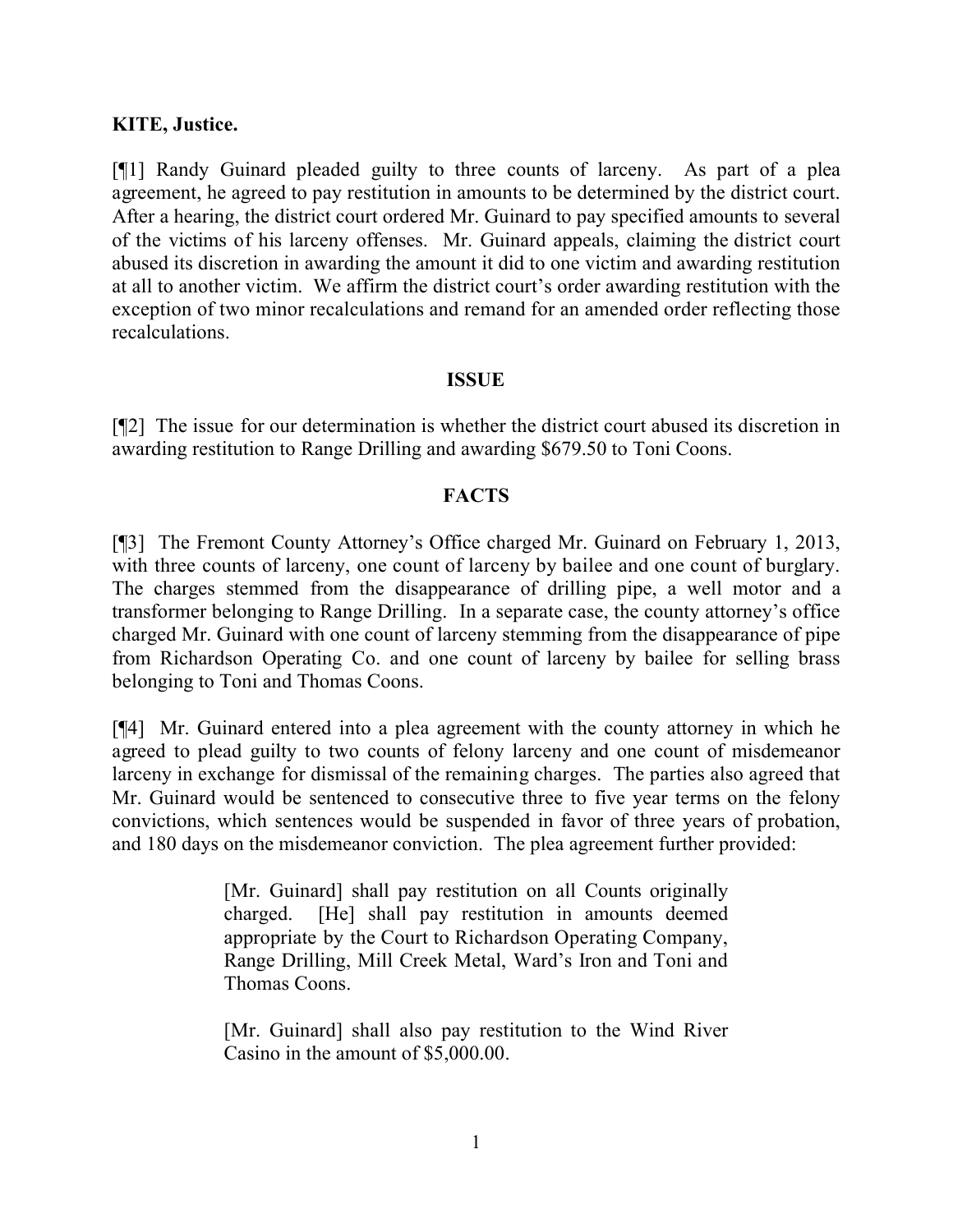[¶5] The district court sentenced Mr. Guinard in accordance with the plea agreement.<sup>1</sup> Subsequently, the district court convened a hearing for purposes of taking evidence on the issue of restitution. At the close of the hearing, the district court ordered Mr. Guinard to pay \$40,183.30 to Range Drilling, \$4,500 to Mill Creek Metals, \$2,679.50 to Toni Coons, and \$5,000 to Wind River Casino. The district court thereafter entered an amended judgment and sentence containing the restitution amounts. Mr. Guinard timely appealed the amended judgment and sentence.

### **STANDARD OF REVIEW**

[¶6] We review challenges to the amount of restitution set by district courts for abuse of discretion. *Morris v. State*, 2009 WY 88, ¶ 25, 210 P.3d 1101, 1108 (Wyo. 2009). An order awarding restitution should be supported by sufficient evidence to afford a reasonable basis for estimating the loss. *Id*.

## **DISCUSSION**

[¶7] Mr. Guinard contends the evidence did not support the district court's restitution awards to Range Drilling or Ms. Coons. With respect to Range Drilling, he argues the evidence was simply insufficient to support any award. With respect to Ms. Coons, he asserts the award of \$2,000 was supported by the evidence but the additional \$679.50 was not.

[¶8] Restitution is governed by the following statutory provisions:

# **§ 7-9-101. Definitions.**

(a) As used in this chapter:

 . . . . (iii) "Pecuniary damage" means all damages which a victim could recover against the defendant in a civil action arising out of the same facts or event, . . . .

(iv) "Restitution" means full or partial payment of pecuniary damage to a victim;

(v) "Victim" means a person who has suffered pecuniary damage as a result of a defendant's criminal activities.

# **§ 7-9-102. Order to pay upon conviction.**

  $1$  At the county attorney's request, the district court actually sentenced Mr. Guinard to 173 days on the misdemeanor count – the number of days he would have served as of the Sunday following the date of the hearing.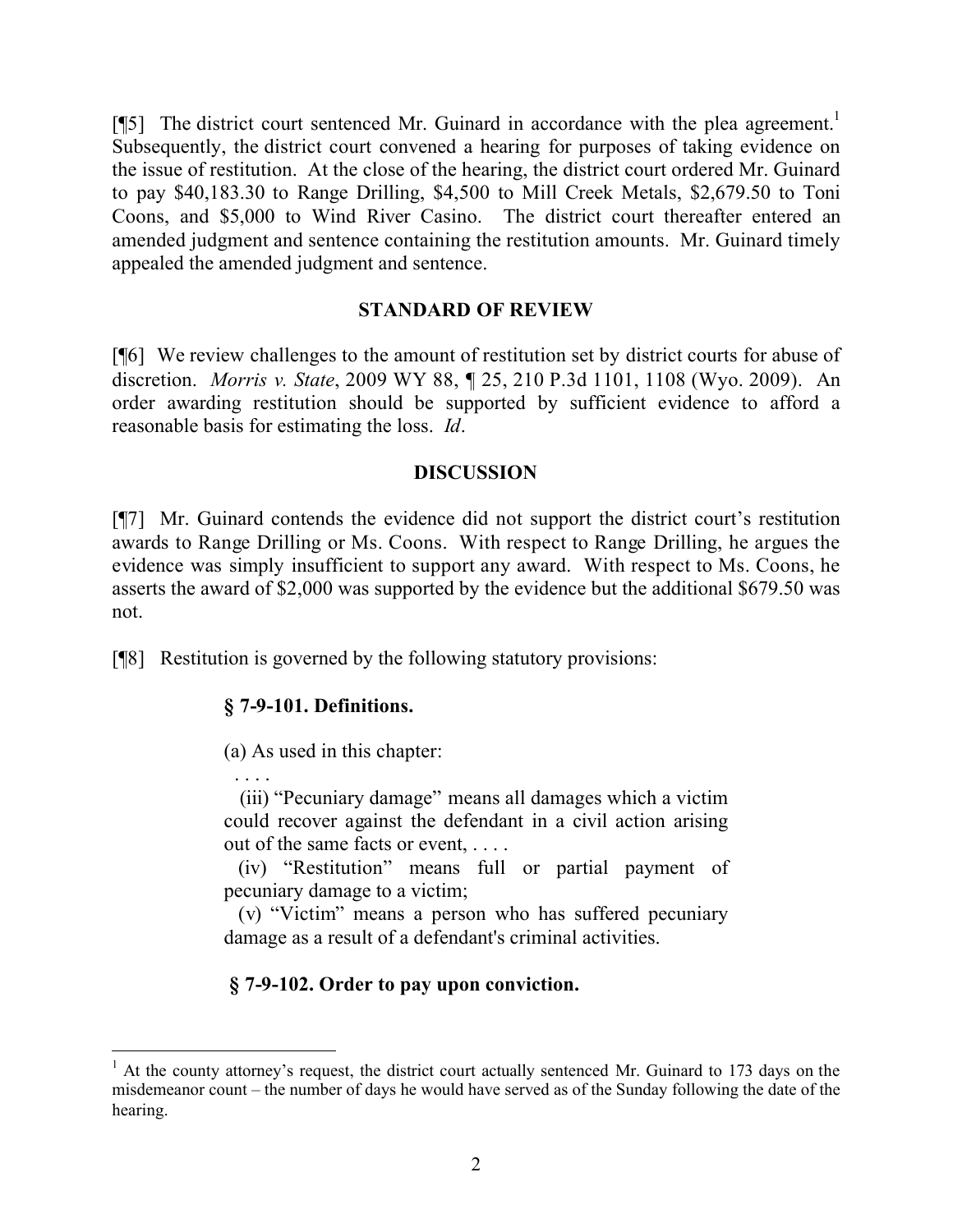In addition to any other punishment prescribed by law the court shall, upon conviction for any misdemeanor or felony, order a defendant to pay restitution to each victim as determined under W.S. 7-9-103 . . . unless the court specifically finds that the defendant has no ability to pay and that no reasonable probability exists that the defendant will have an ability to pay.

#### **§ 7-9-103. Determination of amount owed; execution.**

(a) As part of the sentencing process including deferred prosecutions under W.S. 7-13-301, in any misdemeanor or felony case, the prosecuting attorney shall present to the court any claim for restitution submitted by any victim.

(b) In every case in which a claim for restitution is submitted, the court shall fix a reasonable amount as restitution owed to each victim for actual pecuniary damage resulting from the defendant's criminal activity, and shall include its determination of the pecuniary damage as a special finding in the judgment of conviction or in the order placing the defendant on probation under W.S. 7-13-301. determining the amount of restitution, the court shall consider and include as a special finding, each victim's reasonably foreseeable actual pecuniary damage that will result in the future as a result of the defendant's criminal activity. . . .

(c) The court shall order the defendant to pay all or part of the restitution claimed or shall state on the record specific reasons why an order for restitution was not entered.

[¶9] Restitution must be reasonable and address the victim's actual pecuniary damages resulting from the defendant's criminal activity. *Bush v. State*, 2003 WY 156, ¶ 27, 79 P.3d 1178, 1187 (Wyo. 2003). As reflected in § 7-9-101(iii), ["p]ecuniary damage" means all damages which a victim could recover against the defendant in a civil action arising out of the same facts or event. The amount of restitution fixed by a sentencing court should be supported by evidence sufficient to afford a reasonable basis for estimating the victim's loss. *Cummings v. State*, 2009 WY 130, ¶ 8, 218 P.3d 257, 260 (Wyo. 2009), citing *Hilterbrand v. State*, 930 P.2d 1248, 1250 (Wyo. 1997). The State bears the burden of presenting sufficient credible evidence to sustain the restitution claim. *Cummings*, ¶ 8, 218 P.3d at 260, citing *Hampton v. State*, 2006 WY 103, ¶ 11, 141 P.3d 101, 105 (Wyo. 2006); *Renfro v. State*, 785 P.2d 491, 493 (Wyo. 1990).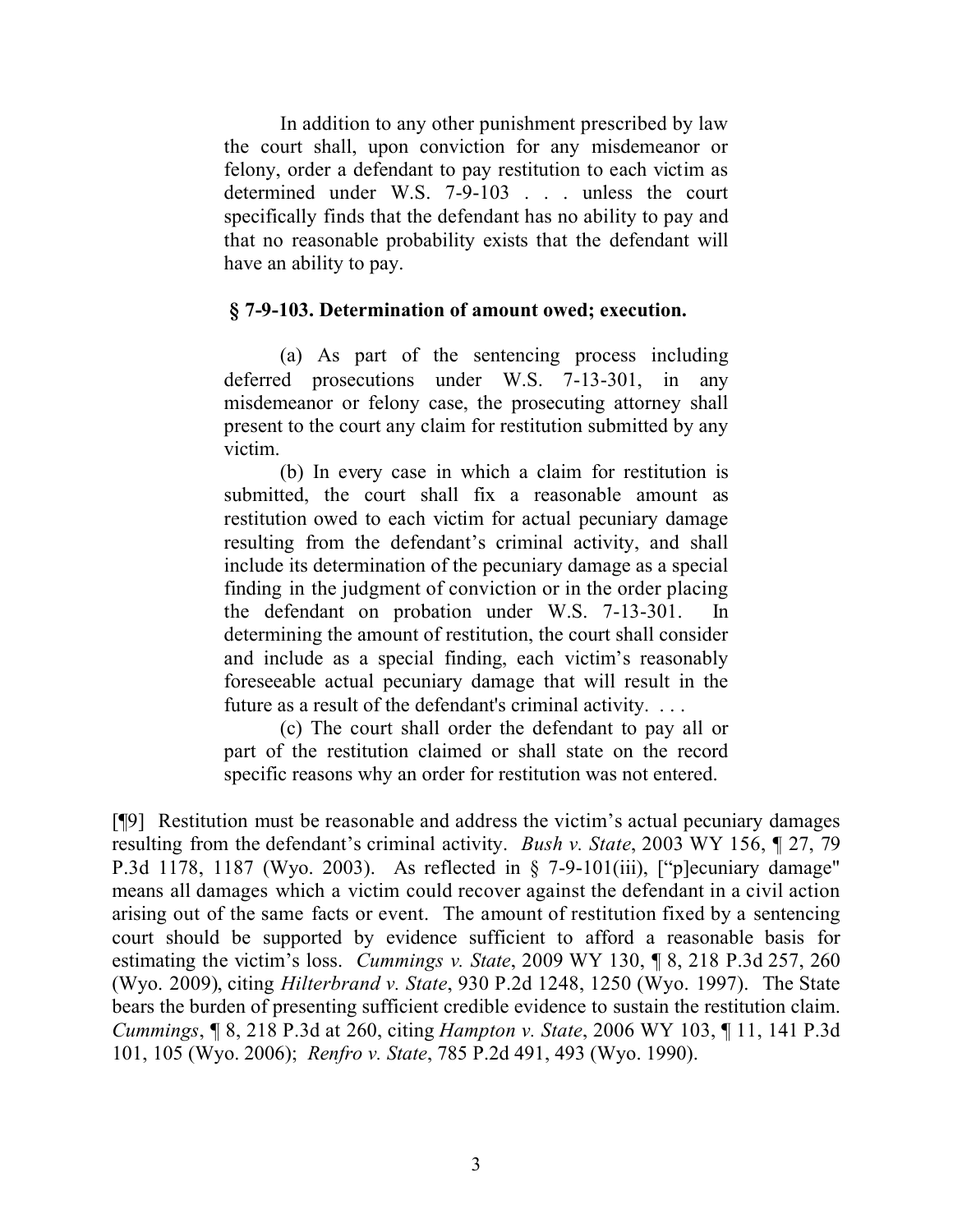[¶10] The determination of "actual pecuniary damage" for purposes of restitution is usually a fairly simple and direct calculation based upon fair market value, or some other similar test. *Morris v. State*, 2009 WY 88, ¶ 28, 210 P.3d 1101, 1108 (Wyo. 2009). In *Smith v. State*, 2012 WY 130, ¶ 11, 286 P.3d 429, 433 (Wyo. 2012), we held the district court properly exercised its discretion in awarding restitution where the victims presented verifiable evidence consisting of bills from medical providers and vehicle repair shops and victim testimony of the damages they had suffered due to the appellant's criminal conduct. In *Glover v. State*, 2007 WY 169, ¶ 11, 169 P.3d 553, 557 (Wyo. 2007), we upheld a restitution award based on testimony from a victim's advocate reciting the victim's medical bills. We likewise upheld a restitution award in *Brown v. State,* 2003 WY 72,  $\P$  10, 70 P.3d 238, 241 (Wyo. 2003), where the victims presented "credible and uncontradicted evidence that was based on the actual face value of some items, and on estimated values based on research directed at determining fair market value with respect to other items." *See also Stowe v. State*, 10 P.3d 551, 553 (Wyo. 2000), upholding a restitution award where the defendant was convicted of larceny by bailee after he failed to return a car he had rented and the evidence was the victim impact statement which showed unpaid rental charges of \$6,266.09; costs of damages, towing and storage totaling \$1,571.49; and cost of a missing bench seat in the amount of \$950.00, and *Hilterbrand*, 930 P.2d at 1249-1250, upholding a restitution award where the victim testified definitively as to the three sources of the money stolen from her, the amount of the money and the time period involved.

[¶11] With the applicable law in mind, we first address Mr. Guinard's claim that the evidence did not support awarding \$679.50 of the \$2,679.50 awarded to Ms. Coons. Ms. Coons submitted a claim for \$7,179.50 to replace the brass Mr. Guinard took from her property. The claim consisted of a handwritten page signed by Ms. Coons and notarized, stating:

I misplaced the other form:

Damages from Mr. Randy Guinard's theft of brass from my property is: Replacement: \$7,179.50

All receipts are with the Fremont Co. Sheriff's Office – Officer Sara Treheorne –

The receipt from Skaggs of \$1,822.50 has not been included in Mr. Randy Guinard's charges

Toni J. Coons 5-24-13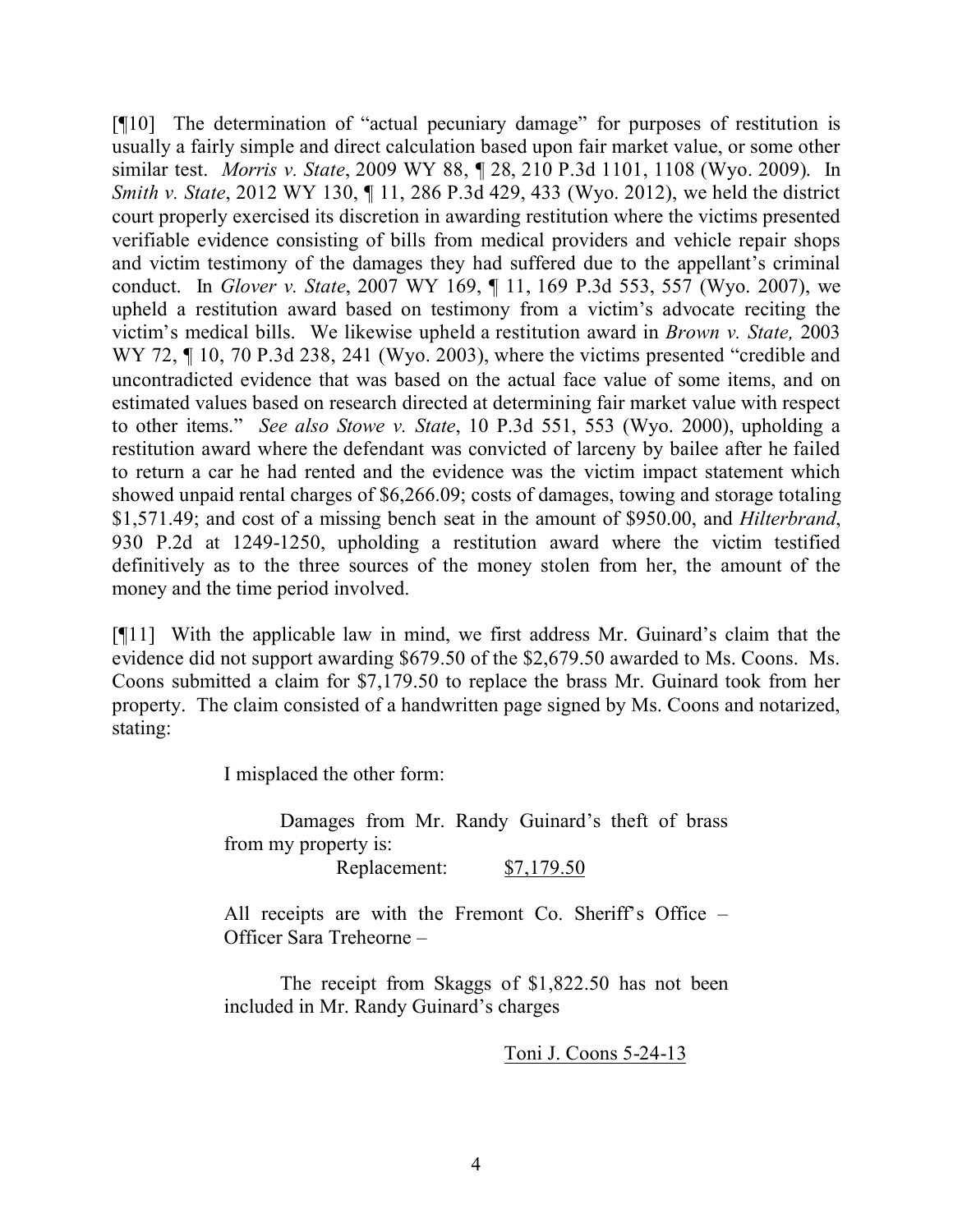No receipts are attached to the document and none were introduced as evidence at the hearing. It is not clear whether the claimed replacement cost was based on fair market value or on some other estimate. There is no itemization or description of the items. There is simply nothing in the record to verify the replacement cost claimed by Ms. Coons.

[¶12] Besides her testimony about the replacement cost, Ms. Coons testified that she met with Mr. Guinard at an attorney's office before charges were filed against him and he agreed to pay \$6,500 in six installments over three months for the stolen brass. He signed a promissory note reflecting that agreement. At the time of the hearing, Mr. Guinard had paid \$4,500 to Ms. Coons. When asked why the amount Mr. Guinard agreed to pay was less than the amount she claimed, Ms. Coons responded: "probably for attorney's fees or additional invoice that I got from Mill Creek." No evidence was presented to support an award for attorney's fees or additional invoice amounts. The only evidence in the record concerning Ms. Coon's damages was her testimony, unsupported by any documentation other than her written statement, that the replacement value of the brass was just over \$7,000; the promissory note in which Mr. Guinard agreed to pay \$6,500; and Ms. Coon's testimony that he had paid \$4,500 of that amount. Although the stolen items likely had a readily ascertainable fair market value equating with Ms. Coon's "actual pecuniary loss," absolutely no evidence was presented to support Ms. Coon's valuation.

[ $[$ [13] The district court awarded restitution to Ms. Coons in the amount of \$2,679.50 – her claimed replacement cost of \$7,179.50 less the \$4,500 Mr. Guinard had already repaid. The record supports the award of \$2,000 but the evidence was insufficient to support the \$679.50. We reverse that portion of the award to Ms. Coons.

[¶14] The district court awarded \$40,183.30 to Range Drilling, the amount of the claim it submitted. Range Drilling also submitted an itemized statement of the items missing or damaged as a result of Mr. Guinard's actions, which we summarize as follows:

Missing items:

- 18 joints of 4  $\frac{1}{2}$ -in. Christian wire line "core" pipe 20-ft. in length with bid value of \$240 per joint for a total bid of \$4,320;
- 4 joints of  $3\frac{1}{2}$ -in. N-80 tubing 31-ft. 5-in. in length with bid value of \$112.00 each for a total bid of \$448.00;
- 4 joints of 4  $\frac{1}{2}$ -in. X.H. drill pipe 31-ft.-5 in. in length with bid value of \$765.00 each for a total bid of \$3060.00;

Damaged items: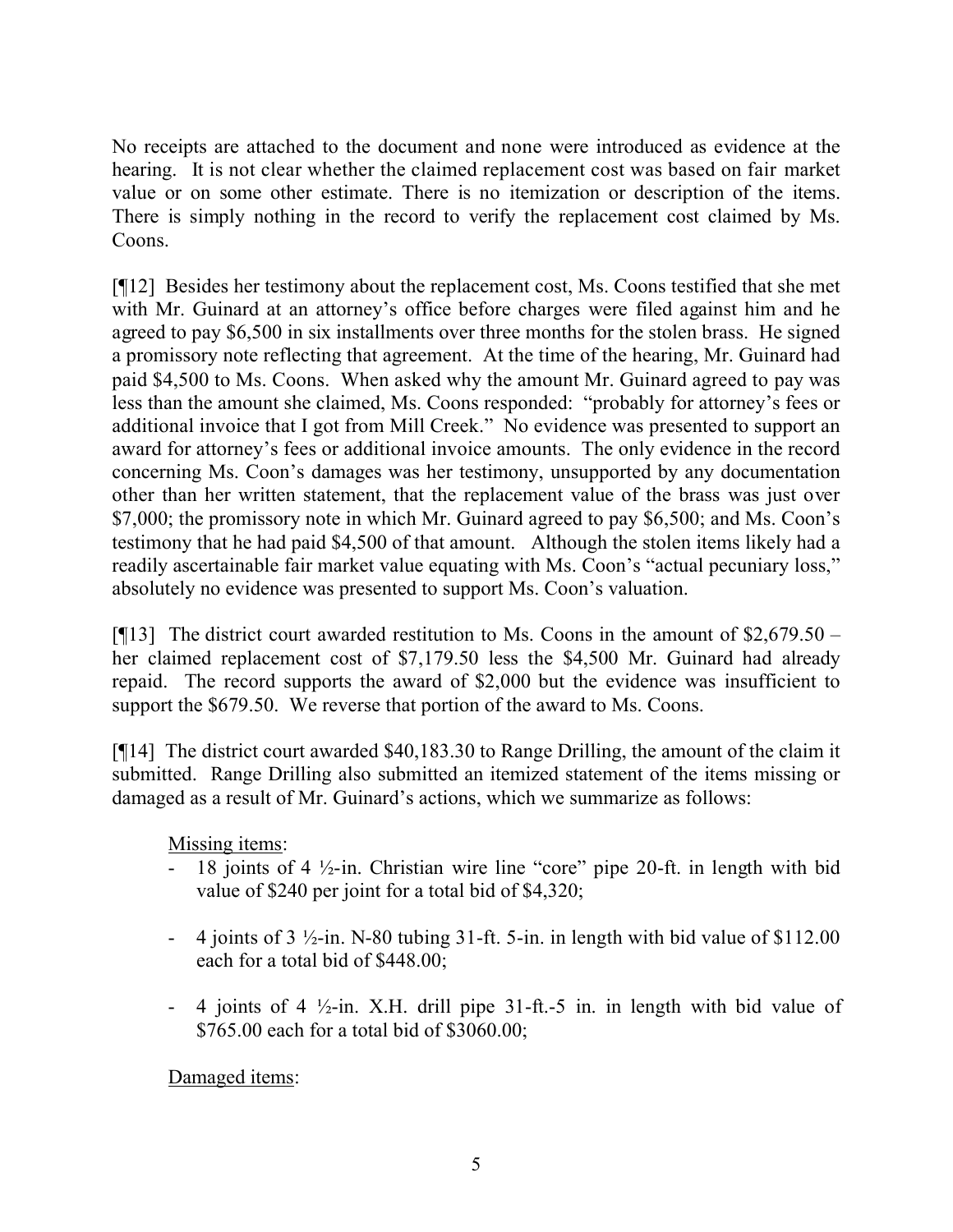- bid to repair generator house to original condition and install KVA transformer which was damaged beyond repair -- \$12,000;
- bid to repair and replace power pole, wiring and power box from water well -- \$2,500;
- bid to rebuild and replace equipment stolen and damage on water well -- \$12,202.50;
- bid to replace battery and cable stolen from 1967 International water truck -- \$352.80;

Transportation costs associated with recovery or replacement:

- trucking bid to load and remove missing Range Drilling pipe located at Mill Creek -- \$1,463.00;
- trucking bid to load and haul replacement pipe from Casper to Range Drilling in Riverton -- \$1,380.00;

Inspection costs:

- bid for inspection for thread damage on missing pipe located at Mill Creek -- \$2,455.00.

The total for these items is \$40,183.30, the amount the district court awarded. John Roden, a representative of Range Drilling, testified that the itemized statement reflected all of the missing or damaged property belonging to Range Drilling for which it was seeking restitution. He also testified that the values shown on the itemized statement were based upon bids Range Drilling received from third parties to replace missing items that were never found, repair damaged items or return missing items that were found.

[¶15] Mr. Guinard contends the evidence and testimony was insufficient to support the district court's award because it did not establish the fair market value of the property at the time it was stolen. As we have said, an order awarding restitution should be supported by sufficient evidence to afford a reasonable basis for estimating the loss. In *Cross v. Berg Lumber Co*., 7 P.3d 922, 931 (Wyo. 2000), the owner of a road grader converted by another was awarded the return of his road grader, \$10,000 to repair the engine, \$400 to replace the cutting edge and batteries, \$900 to replace the tires, \$4,600 for the cost of attempting to recover the grader and \$67,500 for the loss of use of the grader. In *Meerscheidt v. State*, 931 P.2d 220, 226 (Wyo. 1997), the injured party was allowed to recover the cost of replacing a dining room set even though only the table top was damaged. This Court said, when property is destroyed and the victim intends to